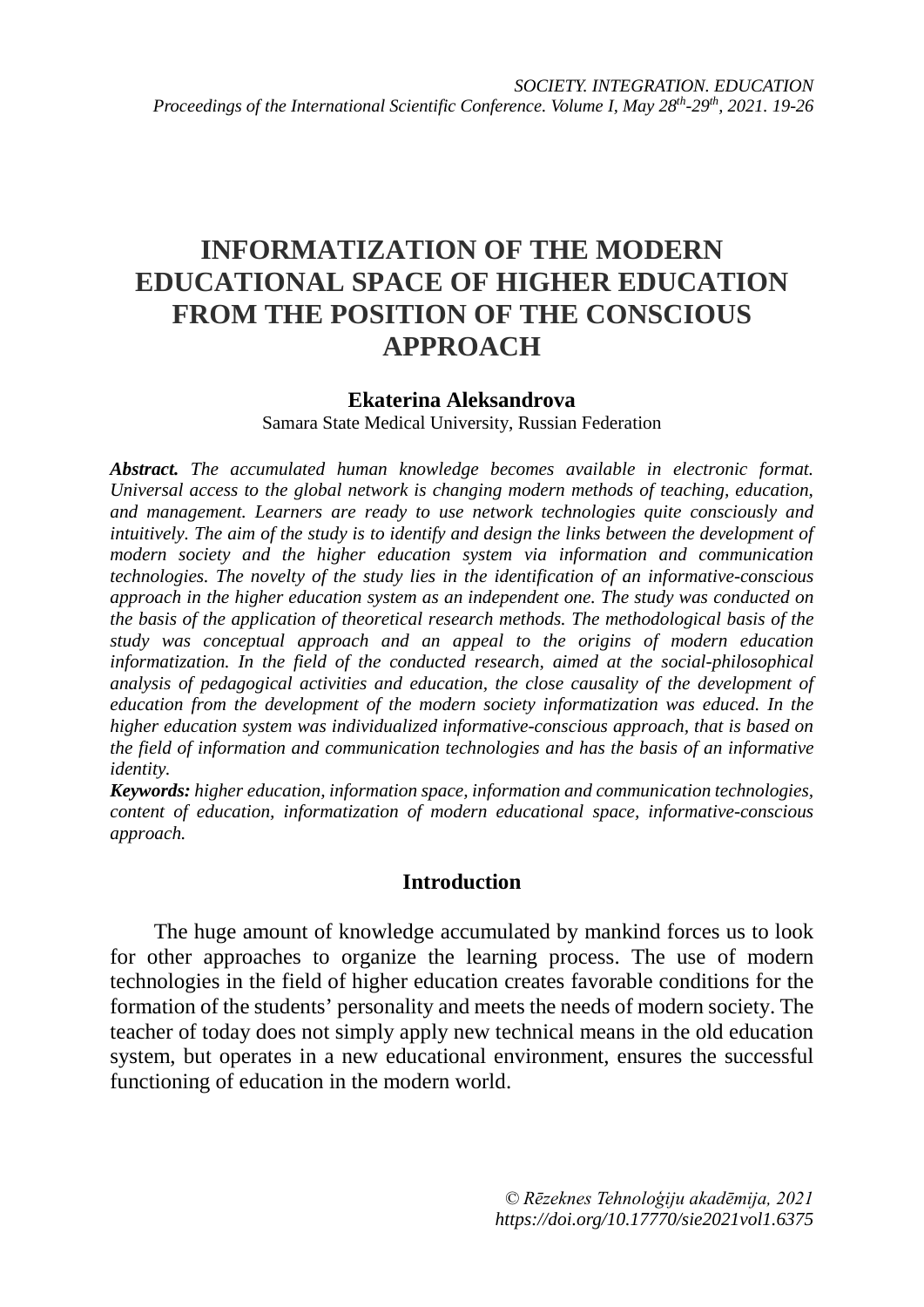In the course of the study, a number of hypotheses were put forward:

- Nowadays we have a global rethinking of the role of information processes in the development of nature and society.
- The globalization of educational processes is depending on informatization.
- Conditions that satisfy the needs of any person in obtaining the necessary information have to be created.
- Modern information technologies make it possible to build an effective educational environment management system, they are relevant today for solving the problems of socio-economic development.
- The use of information technologies ensures a further increase in the volume of information processes and changes in the content of education.

The purpose of the study, aimed at a socio-philosophical analysis of the foundations of pedagogical activity and education, can be considered the allocation of an informative-conscious approach in the higher education system as an independent one. The object of research is explaining the reason for the existence of informative-conscious approach as a new direction in the higher education system.

The information revolution that began in the 70s of the XXth century gave an impetus to human civilization for the transition from an industrial to an information society, the society in which the most workers are engaged in the production, storage, processing and implementation of all forms of the information, especially its highest form, which is called knowledge. The author focuses on the fact that our society is no longer just informational, but information-conscious. 50 years after the beginning of the information revolution a new society has grown and the sphere of information interests for this society is simple and commonplace.

The development of modern info-communication technologies opens up new horizons and opportunities in the field of higher education. The transition to an informative-conscious level can provide a real breakthrough in the personification of the educational process, contribute to students' self-realization and overcome the costs of the mass reproductive training system. This level carries a pedagogically competent and psychologically correct application of infocommunication technologies.

Mainly theoretical research methods were used by the preparation of this study, which is due to the formulation of the research problem. Deductive logic made it possible to draw a general conclusion about the informatization of the modern educational space of higher education from the position of a conscious approach.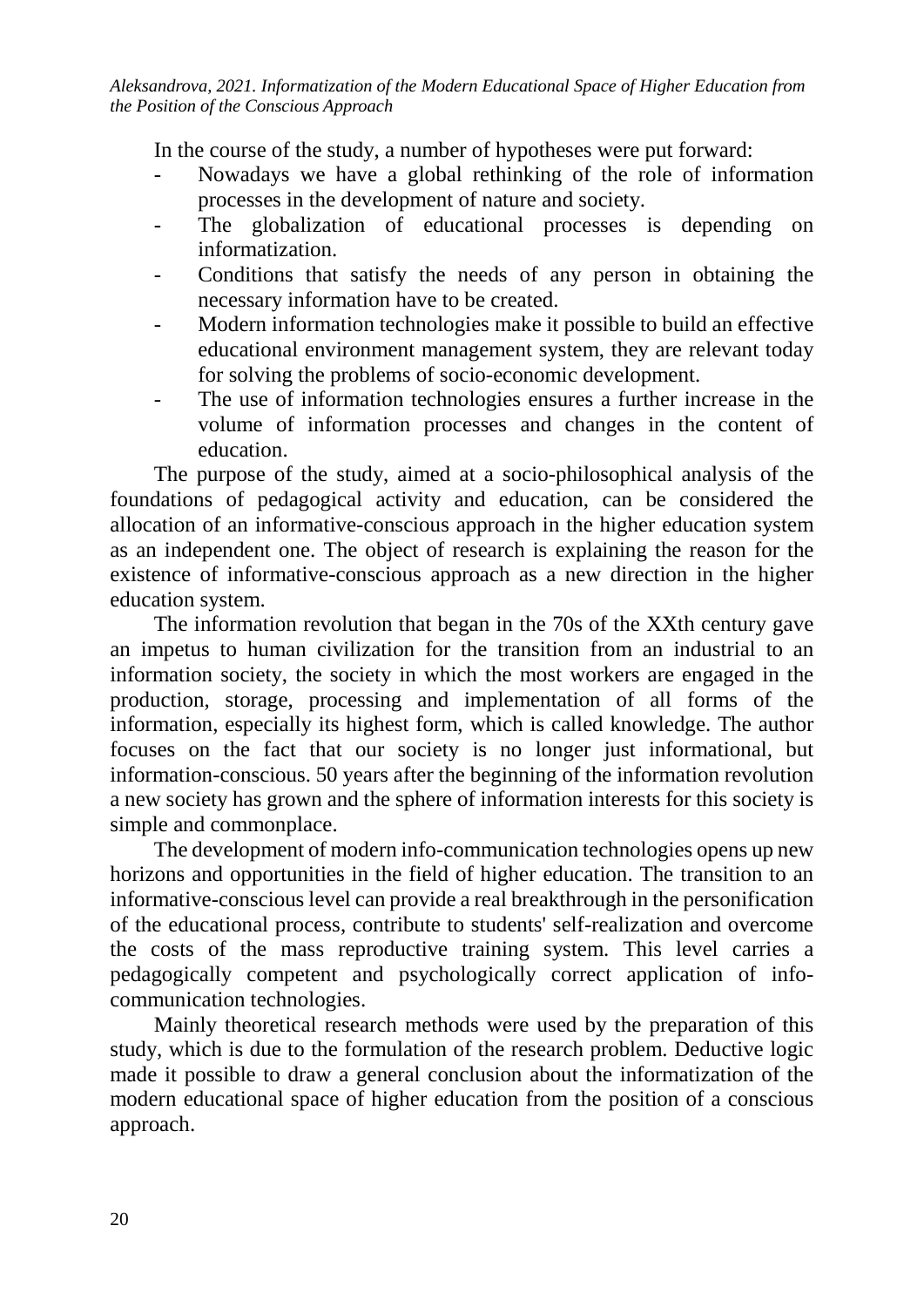# **Literature Review**

The educational capabilities of modern information technologies (IT), like any teaching tools, are fully disclosed and implemented if they serve as an organic tool for the development of educational communications in the logic of the practice of university training due to the personal dimension. Information technologies in teaching process are rational means in the development of creative and constructive abilities of students. The inclusion of IT in the educational process affects the nature of the course of the pedagogical process.

In the author's assessment, an appeal to the origins of modern education informatization takes on an important aspect. However, we can't simply embed information technologies into the usual educational process and hope that they will revolutionize education. So, Shreider Yu.A., who was the first to propose the concept of the information environment, imphasizes the fact that the information environment doesn't work only as a conductor of information, but it has an active impacts on its participants (Shrader, 1976).

Modern info-communication technologies are introduced at virtually all levels of education. We can read about many problems of their use in modern didactics in numerous scientific publications on this subject (Babansky, 1989; Latyshev, 1995; Chernov, 2003; Melamud, 2004; Velichko, 2009).

Shutenko E.N., Derevianko Yu.P. (Shutenko & Derevyanko, 2016) bring to our attention that it is necessary to change the concept of the educational process, into which these technologies would organically fit as a new means of teaching. The conditions created with their help should contribute to the formation of holistic thinking and worldview of the students, orient them towards the search for systemic connections and patterns.

Having analyzed [above-mentioned,](https://www.multitran.com/m.exe?s=abovementioned&l1=1&l2=2) we can state that the huge amount of knowledge accumulated by mankind forces us to look for other approaches to organize the learning process. The use of modern technologies in the educational process creates favorable conditions for the formation of the personality of students and meets the needs of modern society.

# **Methodology**

The methodological basis of the study was a conceptual approach and an appeal to the origins of informatization of modern educational space. In the course of the research, a pedagogical experiment aimed at dialectical analysis of trends and contradictions in the use of info-communication technologies in the educational process was carried out. The effectiveness of the process of informatization of the modern educational space of higher education was proved from the position of a conscious approach.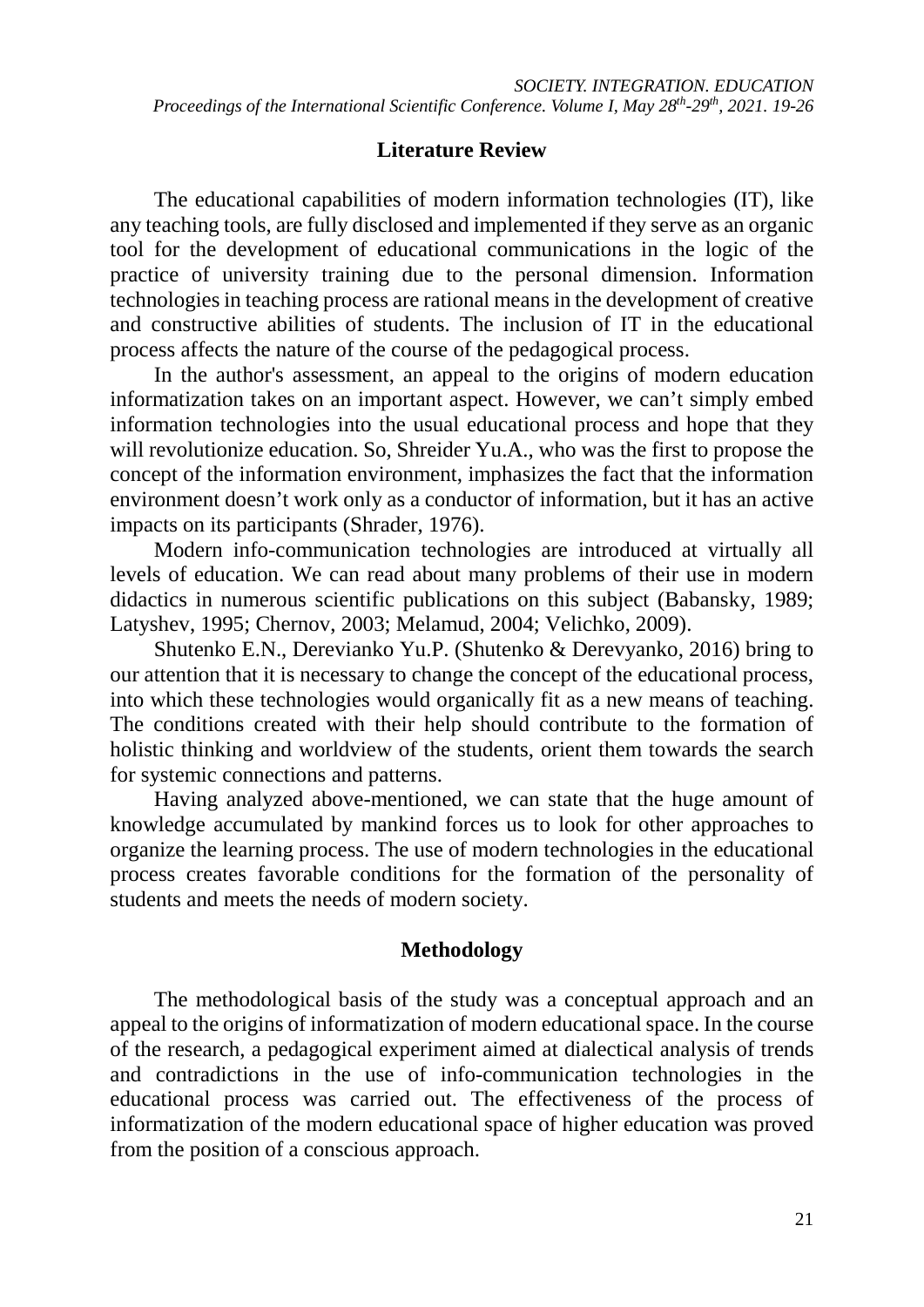In the course of the research, selective processing and analysis of empirical material, the method of observation, comparison and continuous sampling of the obtained data were being used. Structural and typological analysis of the found material, statistical methods of processing the obtained results were also reflected in the course of the conducted research.

#### **Research Results**

There are four stages of information revolutions in the history of mankind. During these revolutions not only the methods of information processing, but also lifestyle, value systems, methods of production have been changed. Having analyzed this fact the author concludes that at the moment, our society is no longer just informational, but information-conscious. By referring to the sphere of higher education, an informative-conscious approach is being emphasized. To substantiate this conclusion, we have to characterize the main stages in the history of human development (Bell, 1986; Dahrendorf, 1987; Toffler, 2002).

*The first stage* (4000 -3000 BC) is associated with the invention of writing. Knowledge has become possible to record and transmit from generation to generation through fixation in signs. *The second stage* is associated with the invention and spread of printing in the 15th century. Replication of knowledge has increased access to information for the people at large. *The third stage* (late 19th early 20th centuries) is associated with the invention of electricity. By appearing the telegraph, telephone, radio and television it became possible to transmit and accumulate information quickly and in any volume.

*The fourth stage* (70s of the 20th century) is associated with the invention of microprocessor technology and personal computers. This latest revolution gave impetus to human civilization for the transition from an industrial to an information society (Bell, 1986; Dahrendorf, 1994; Toffler, 2002).

In the era of the development of the human civilization and scientific and technological development, modern civilization reached its peak in political systems, in the forms of economic life, in the system of law. The only area where progress continues to take place is science and technology (Fukuyama, 1990). We can't agree with this statement, since the volume of new knowledge in the last century has been growing exponentially. In order not to get lost in the flow of information, quickly find it and use it correctly, there is a whole area of activity - IT technologies. This area includes everything related to information, its search, storage, processing, transmission.

Information technologies are often understood as hardware and software for the implementation of information processes. The author gives the following definition of this concept: *Information technologies* are the processes based on the ability to collect, handle and transfer information in order to obtain a new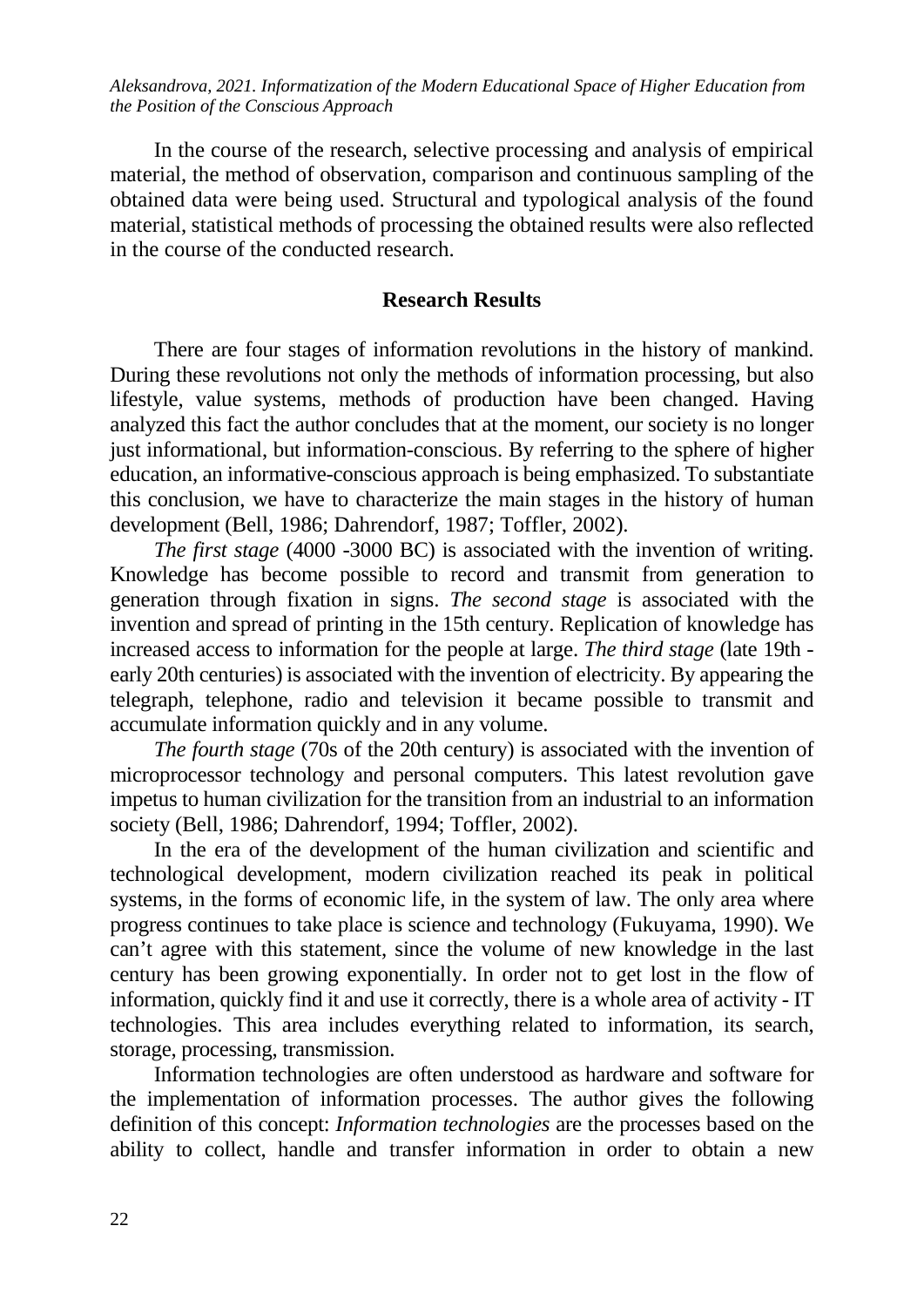information product.

It is necessary to change the concept of the educational process, into which these technologies would organically fit in as a new teaching tool. The conditions created with their help should contribute to the formation of holistic thinking and worldview of the students, orient them towards the search for systemic connections and patterns. They must contribute to the disclosure, preservation and development of individual students' abilities, to the personal growth and to the constant dynamic updating of the content, forms and methods of the learning process.

In the concept of informatization (Concept of informatization of the sphere of education in the Russian Federation, 1998) is noted that the change in the content of education is possible in several directions:

- a) the formation of academic disciplines that provide general education and professional training of students in the field of computer science;
- b) the expansion of the use of informatization means that entail a change in the content of all academic disciplines at all educational levels;
- c) the modeling of qualitatively new learning goals in the direction of training members of the "future information society", for which the ability to human communications, active mastery of the scientific picture of the world, flexible change in their work's functions and creative thinking will become an obvious vital necessity.

The author in this research is speaking about the transition to such a "future information society", using the term informative-conscious in the field of higher education. The study of the information environment took place in various aspects, among which three main ones can be distinguished:

- 1. Information environment as an activity. In this case a person is a participant in the communication process, the focus is on his ability to present personal knowledge in the form in which it can be transmitted. Having perceived the information the person is ready to turn it again into his personal knowledge.
- 2. Information environment as a system of historically established forms of communication.
- 3. Information environment as an information infrastructure created by a society to carry out communication activities on a scale corresponding to the level of the development of this society.

The education system as a whole and in each individual educational institution can be understood and described as an information educational environment or space. One of the main features of educational information environments is their systemic nature. The formation of the educational information environment involves: the teacher, the teaching staff of an educational institution, the state as a public institution. The teacher determines the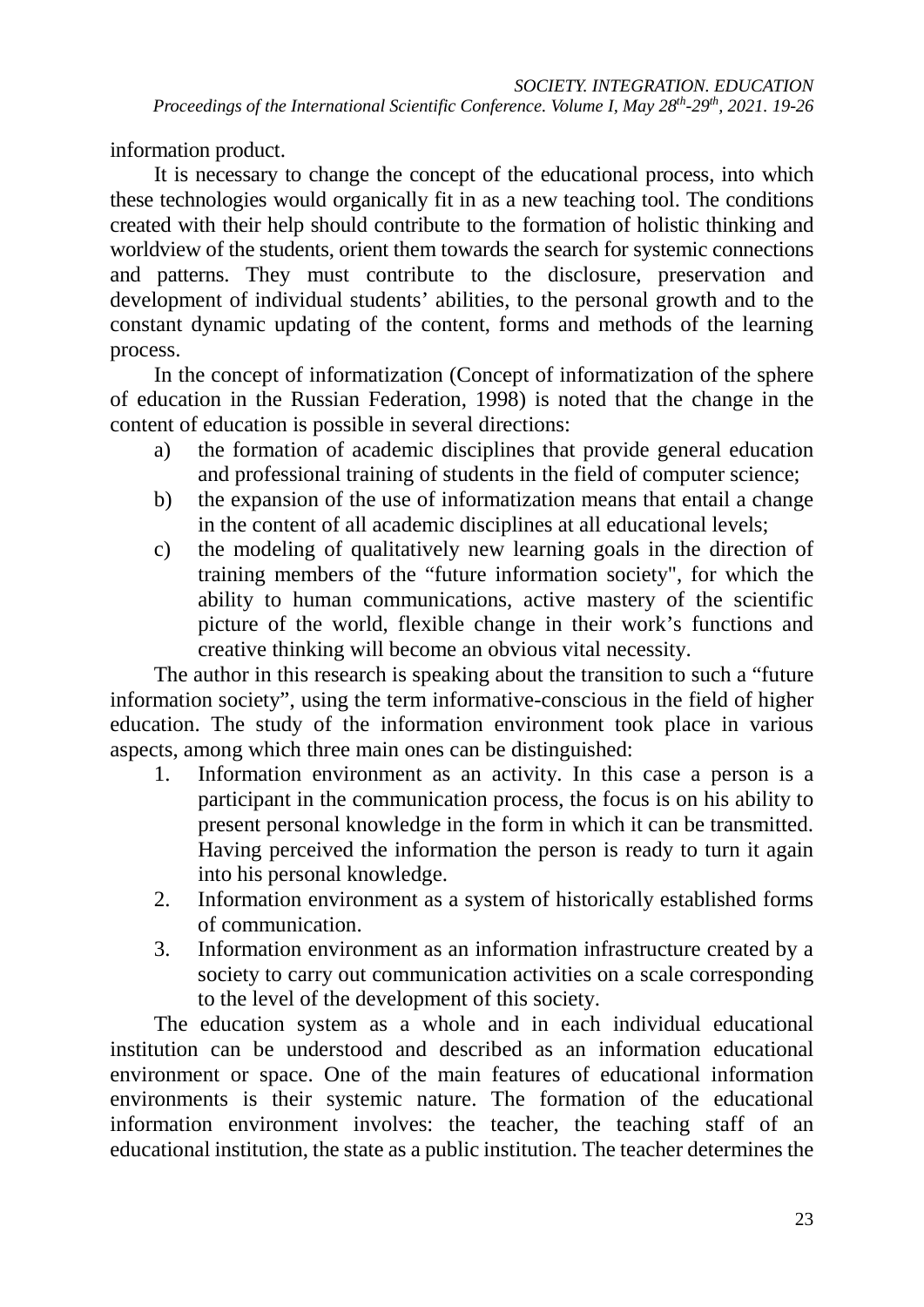content of the course program, the choice of educational literature, teaching methods, communication style. The teaching staff establishes the general requirements for students, the traditions of this educational institution, the form of relations between the teaching staff and students. The state determines the material support of education as a whole, the social order for the formation of a particular system of knowledge and views.

Summarizing all that has been said, let us give an author's definition to the concepts of information educational environment and information space.

*Information educational environment* is a set of conditions necessary for the development of the information space in which the educational activities of the subject are carried out.

*Information space* is the reality in which the subject exists and all information phenomena surrounding him.

It cannot be denied that info-communication technologies are undoubtedly the most important factor in the formation of the 21st century society. What just recently seemed like a miracle of technology turns out to be quite a common sphere of consumption. Students are ready to use network technologies quite consciously, on an intuitive level. Software has evolved into an intelligent support environment that guides user actions. It is very important to note that information technologies act precisely in the role of intellectual support, and not as a replacement for human intelligence or its component. The global communication network makes the student and the teacher of the 21st century an informatively conscious owner of information.

In Russia the historical transition was due to the origins and development of higher education; trends in the development of the education system and the formation of an unified educational space; the functioning and development of society; the constitutional right guarantee to get higher education; the transition to a modular structure of professional training in the higher education system; the active development of high-information technologies; the definition of uniform standards for previously various systems.

The implementation of the approach, proposed by the author, is aimed at:

- − solving the problems of interaction between the education sector and the IT industry;
- analysis of the formation of new didactic paradigms;
- − determining the role of information technologies in the educational process;
- building of a competitive specialists in the higher education system;
- − considering the information environment as a component of the educational and pedagogical management system.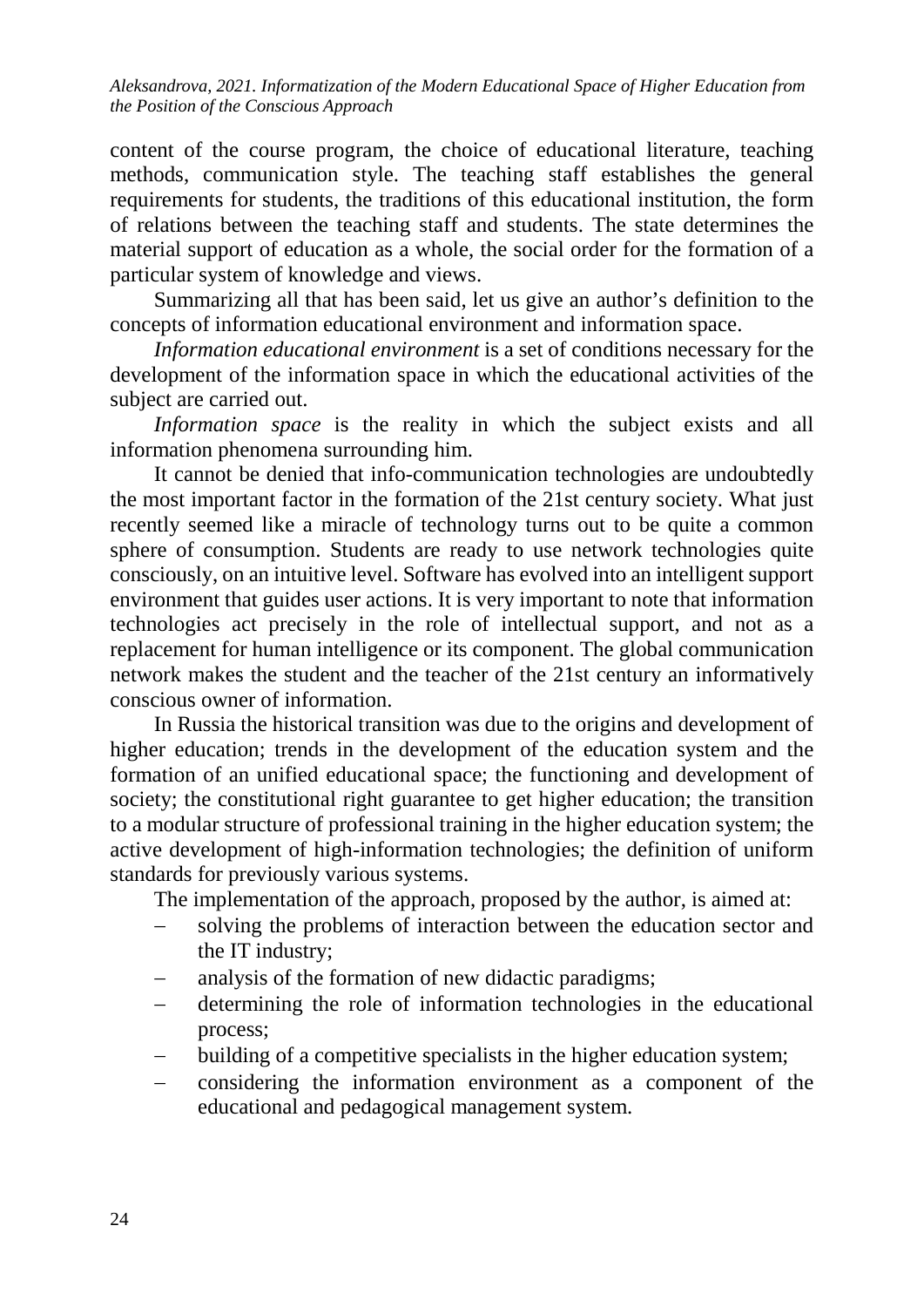# **Conclusions**

Information technologies occupy a unique position in modern society. Unlike other scientific and technological advances, means of computer technology and informatics are used in almost all areas of human intellectual activity, contributing to progress in technology and technics. They are intelligent components of technologies for the design, production and management of complex processes and structures. The global communication network is steadily expanding, it acquires ever-growing importance and new functions. It is increasingly being used not only to search for information and communication, but also to educate, to get information in other areas, marking the beginning of the formation of a global network community.

In the field of research aimed at the socio-philosophical analysis of the foundations of pedagogical activity and education, a close dependence of the development of education on the development of informatization of modern society was revealed and an informative-conscious approach in the system of higher education was showed up. This approach is based on the sphere of informatization and info-communication technologies, and has an informative essence in its foundation.

Detailed conclusions were included in numerous author's publications (Aleksandrova & Aleksandrov, 2013; Aleksandrova, 2015; Aleksandrova & Aleksandrov, 2018; Aleksandrova, 2020) which clearly indicate that the analysis of the relationship between the development of society and the use of modern information and communication technologies in education allows us to highlight the informative-conscious approach as an independent and reasonable one. Therefore, the informative-conscious approach, put forward by the author, leads to a fundamentally new educational environment that can ensure the provision of high-quality educational services based on information and communication educational technologies.

In the studies have been performed statistical calculations confirming the hypotheses that show us the strength of relationships between individual independent and dependent variables. All hypotheses have been accepted as true. All thorough analysis of the topic has been included in the published scientific monography (Aleksandrova, 2016).

Summing up, we conclude, that the higher education is becoming the most important mechanism for the reproduction of science and technology, and ultimately of the entire modern post-industrial civilization. The implementation of the paradigm of classical education – info-communication technologies of education from the standpoint of a conscious approach reveal the essence of the transition to a global information society and